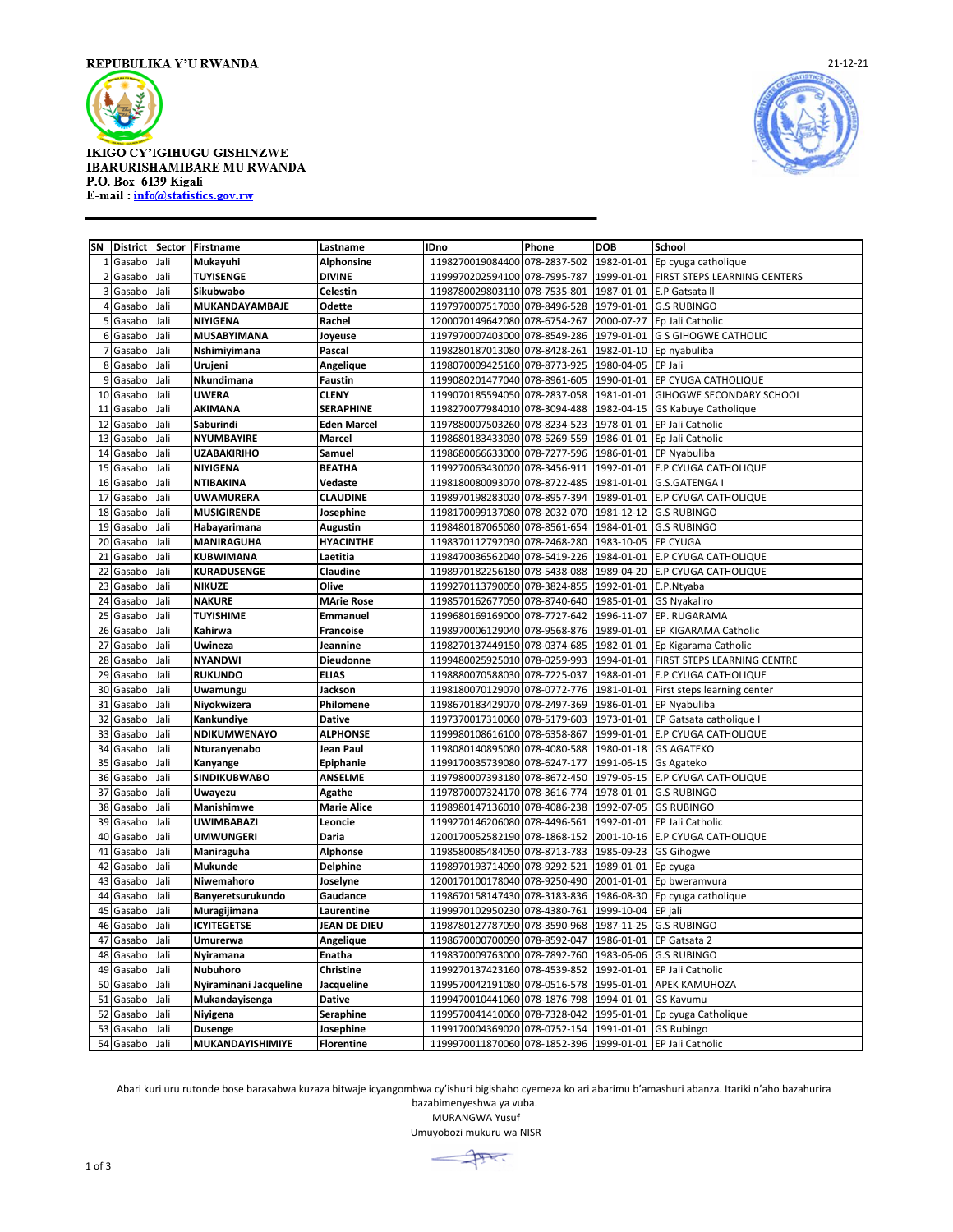

## IKIGO CY'IGIHUGU GISHINZWE IBARURISHAMIBARE MU RWANDA P.O. Box 6139 Kigali E-mail: info@statistics.gov.rw



|     | 55 Gasabo        | Jali | Mukandayisenga                       | <b>Adeline</b>      | 1199570041093070 078-9307-395 |              |                        | 1995-01-01 G.S Ntarama                            |
|-----|------------------|------|--------------------------------------|---------------------|-------------------------------|--------------|------------------------|---------------------------------------------------|
| 56  | Gasabo           | Jali | Ntirubabarira                        | Jean pierre         | 1198980118059070 078-6671-173 |              |                        | 1989-01-01 EP Jali Catholique                     |
| 57  | Gasabo           | Jali | <b>ICYITEGETSE</b>                   | Jeannette           | 1199070203237270 078-4533-421 |              |                        | 1990-01-01 EP Jali Catholic                       |
| 58  | Gasabo           | Jali | NYIRAMBARUSHIMANA                    | <b>ATHANASIE</b>    | 1198970122907010 078-7767-915 |              | 1989-01-01             | <b>E.P GATARAMO</b>                               |
| 59  | Gasabo           | Jali | NIYOMRAGIJE                          | Beatha              | 1198970160578050 078-2631-043 |              |                        | 1989-02-21 EP Nyabuliba                           |
| 60  | Gasabo           | Jali | Nsekanabo                            | Oliver              | 1199880162167090 078-5322-262 |              | 1998-01-01             | GS Masoro                                         |
| 61  | Gasabo           | Jali | Muhawenimana                         | Jean claude         | 1199080038205090 078-2372-319 |              | 1990-02-25             | <b>GS RWEMPASHA</b>                               |
| 62  | Gasabo           | Jali | Mujawamariya                         | Liliane             | 1199670153547170 078-3873-357 |              |                        | 1996-08-28 EP Nyabuliba                           |
| 63  | Gasabo           | Jali | Mukarukundo                          | <b>Albertine</b>    | 1198470132879120 078-3244-223 |              | 1984-01-01             | <b>GS Gihogwe</b>                                 |
| 64  | Gasabo           | Jali | <b>Higiro Niwemfura</b>              | <b>Fides</b>        | 1197570004733170 078-3240-613 |              | 1975-01-01             | G S Kabuye                                        |
| 65  | Gasabo           | Jali | Hakizimana                           | Protais             | 1199180004364170 078-9645-922 |              | 1991-01-01             | GS Gisiza                                         |
| 66  | Gasabo           | Jali | <b>NKUBANA</b>                       | <b>GERARD</b>       | 1198880010349040 078-3678-893 |              | 1988-01-01             | <b>GS GIHOGWE CATHOLIQUE</b>                      |
| 67  | Gasabo           | Jali | <b>UWAMARIYA</b>                     | Anne Brigitte       | 1199370004922090              | 078-2678-442 | 1993-01-01             | G S kgbingo                                       |
| 68  | Gasabo           | Jali | Murenzi                              | <b>Eugene</b>       | 1198380169029080              | 078-5040-171 |                        | 1983-12-05 Bright stars foundation Academy school |
| 69  | Gasabo           | Jali | Uwiteguye                            | Peruth              | 1199970164808050 078-9883-759 |              | 1999-04-22             | EP Butamwa                                        |
| 70  | Gasabo           | Jali | Izaneshereza                         | <b>Barnabe</b>      | 1199580046343040              | 078-4753-250 | 1995-02-02             | Gs Agateko                                        |
| 71  | Gasabo           | Jali | Mwikarago                            | <b>Elias</b>        | 1199480071675160 078-3073-902 |              |                        | 1994-06-10 G.S Gihogwe Catholique                 |
| 72  |                  | Jali |                                      | Jean Paul           | 1198880006466180 078-5293-288 |              | 1988-01-01             |                                                   |
| 73  | Gasabo<br>Gasabo | Jali | <b>Tuyisenge</b><br><b>UZARIBARA</b> | VEDASTE             | 1198180008851130 078-8560-615 |              |                        | EP Cyuga Catholique<br>1981-01-01  IMENA SCHOOL   |
|     |                  |      |                                      |                     |                               |              |                        |                                                   |
| 74  | Gasabo           | Jali | UWINSIGIYE                           | Marie               | 1199470175354010 078-3325-817 |              | 1994-01-01             | <b>GS NTORA</b>                                   |
| 75  | Gasabo           | Jali | Mutemberezi                          | Elie                | 1198780183911020 078-8785-149 |              | 1987-12-11             | <b>GS Rugando</b>                                 |
| 76  | Gasabo           | Jali | Uwumukiza                            | Jeannette           | 1199470050916120 078-0724-104 |              |                        | 1994-01-01 G.S Agateko                            |
| 77  | Gasabo           | Jali | <b>NKURIZA</b>                       | <b>EGIDE</b>        | 1197780030804180              | 078-3214-319 |                        | 1977-01-01 GS GIHOGWE CATHOLIQUE                  |
| 78  | Gasabo           | Jali | Niyonzima                            | Vedaste             | 1198080009496070 078-8766-529 |              | 1980-01-01 GS agateko  |                                                   |
| 79  | Gasabo           | Jali | <b>USANASE</b>                       | <b>EMMANUEL</b>     | 1199080129096080 078-2716-858 |              |                        | 1990-01-01 G.S RUBINGO                            |
| 80  | Gasabo           | Jali | Yankurije                            | Adelphine           | 1199770100640030 078-7434-702 |              | 1997-01-01             | Ep cyuga catholique                               |
| 81  | Gasabo           | Jali | <b>UMUHOZA</b>                       | <b>Francoise</b>    | 1198970125630160              | 078-6004-088 |                        | 1989-11-18 Ep Jali Catholic                       |
| 82  | Gasabo           | Jali | Musabyimana                          | <b>Beatrice</b>     | 1199770075149070 078-0846-205 |              | 1997-07-22 Gs Agateko  |                                                   |
| 83  | Gasabo           | Jali | <b>MUHORANE</b>                      | Louis de Monfort    | 1199780171548060 078-0666-393 |              |                        | 1997-01-01 G.S Cyimbazi                           |
| 84  | Gasabo           | Jali | Uwabagesera                          | <b>Faustine</b>     | 1198570009379050              | 078-8273-244 | 1985-01-01             | GS Kimisagara                                     |
| 85  | Gasabo           | Jali | <b>RUKUNDO</b>                       | Jean Marie Vianney  | 1199480124387080              | 078-2478-056 |                        | 1994-01-01 GS.MUHORORO                            |
|     | 86 Gasabo        | Jali | Dushimimana                          | Eliachim            | 1198780127089050 078-3023-447 |              | 1976-01-01             | GS Rubingo                                        |
| 87  | Gasabo           | Jali | Kuradusenge                          | Jean Marie Vianny   | 1199680216972060 078-0860-819 |              |                        | 1996-01-01 G.S Gihogwe Catholique                 |
| 88  | Gasabo           | Jali | Kubwumukiza                          | Jean Pierre         | 1199180023408080              | 078-3294-324 | 1991-01-01             | Gs Agateko                                        |
| 89  | Gasabo           | Jali | <b>Uwizeye</b>                       | Gaudence            | 1198670020559100 078-8616-041 |              | 1986-12-18             | EP Nyabuliba                                      |
| 90  | Gasabo           | Jali | SINAMENYE                            | <b>THOMAS</b>       | 1195680001321090 078-8910-866 |              | 1956-07-15 EP Cyuga    |                                                   |
| 91  | Gasabo           | Jali | Uwayisenga                           | Odette              | 1198270101920130              | 078-3207-503 | 1982-01-01             | <b>GS Gihogwe</b>                                 |
| 92  | Gasabo           | Jali | Mukamugenga                          | Jacqueline          | 1198770186690050              | 078-3007-015 |                        | 1987-01-01 G.S RUBINGO                            |
| 93  | Gasabo           | Jali | Basigayabo                           | juvenal             | 1198180008734040 078-8504-583 |              | 1981-08-20 Ga rubingo  |                                                   |
| 94  | Gasabo           | Jali | Rukeratabaro                         | Jean Claude         | 1198980006287080 078-4352-878 |              | 1989-01-01             | Ep Jali catholique                                |
| 95  | Gasabo           | Jali | Uwimbabazi                           | Aime                | 1199470037870000              | 078-7312-572 |                        | 1994-01-01 G.S.Agateko                            |
| 96  | Gasabo           | Jali | Bigirimana                           | Straton             | 1198980124075200 078-5533-411 |              |                        | 1989-01-01 G.S RUBINGO                            |
| 97  | Gasabo           | Jali | Mukandayisenga                       | <b>Delphine</b>     | 1199570108513070 078-4662-781 |              |                        | 1995-01-01 EP nyabuliba                           |
| 98  | Gasabo           | Jali | AKANZUKIMANA                         | <b>JOSIANE</b>      | 1199570151155150              | 078-3563-847 | 1995-01-01             | <b>GS AGATEKO</b>                                 |
| 99  | Gasabo           | Jali | Ntakirutimana                        | Jean pierre         | 1199180004416010 078-3551-895 |              |                        | 1991-01-01 G S Rubingo                            |
| 100 | Gasabo           | Jali | NYIRANGIRIMANA                       | Aloysie             | 1198970117783050 078-7408-153 |              | 1989-01-01             | <b>EP KIRABO</b>                                  |
| 101 | Gasabo           | Jali | Ndagijimana                          | Jean Nepomuscene    | 1198780171229010 078-4708-002 |              | 1987-01-01             | G S Rubingo                                       |
| 102 | Gasabo           | Jali | <b>Muhire</b>                        | <b>Straton</b>      | 1198780171228020              | 078-2393-781 | 1987-01-01             | EP Jali                                           |
| 103 | Gasabo           | Jali | Twagirimana                          | <b>Maurice</b>      | 1198980189380130 078-7426-191 |              | 1989-01-01             | EP Jali Catholic                                  |
| 104 | Gasabo           | Jali | Mukamusana                           | <b>Chrisitine</b>   | 1198770185521040 078-7691-985 |              | 1987-01-01 EP jali     |                                                   |
| 105 | Gasabo           | Jali | Mukanyangezi                         | Marie claire        | 1199670084986080              | 078-0839-454 | 1996-01-01             | <b>GS CYAHAFI</b>                                 |
| 106 | Gasabo           | Jali | <b>Uwihoreye</b>                     | Felix               | 1199280129597010 078-2072-560 |              | 1992-01-01 G s Agateko |                                                   |
| 107 | Gasabo           | Jali | <b>BYIRINGIRO</b>                    | PHILBERT            | 1198280101351140 078-3211-954 |              |                        | 1982-05-25 E.P CYUGA CATHOLIQUE                   |
| 108 | Gasabo           | Jali | Mukankuranga                         | Jeanne d'Arc        | 1198670052496160 078-8218-133 |              | 1986-11-27 Gs Agateko  |                                                   |
|     | 109 Gasabo       | Jali | <b>NDAYISABA</b>                     | <b>JEAN DE DIEU</b> | 1198880090095100 078-2066-912 |              |                        | 1988-01-25 E.P CYUGA CATHOLIQUE                   |
|     |                  |      |                                      |                     |                               |              |                        |                                                   |

Abari kuri uru rutonde bose barasabwa kuzaza bitwaje icyangombwa cy'ishuri bigishaho cyemeza ko ari abarimu b'amashuri abanza. Itariki n'aho bazahurira

bazabimenyeshwa ya vuba. MURANGWA Yusuf Umuyobozi mukuru wa NISR